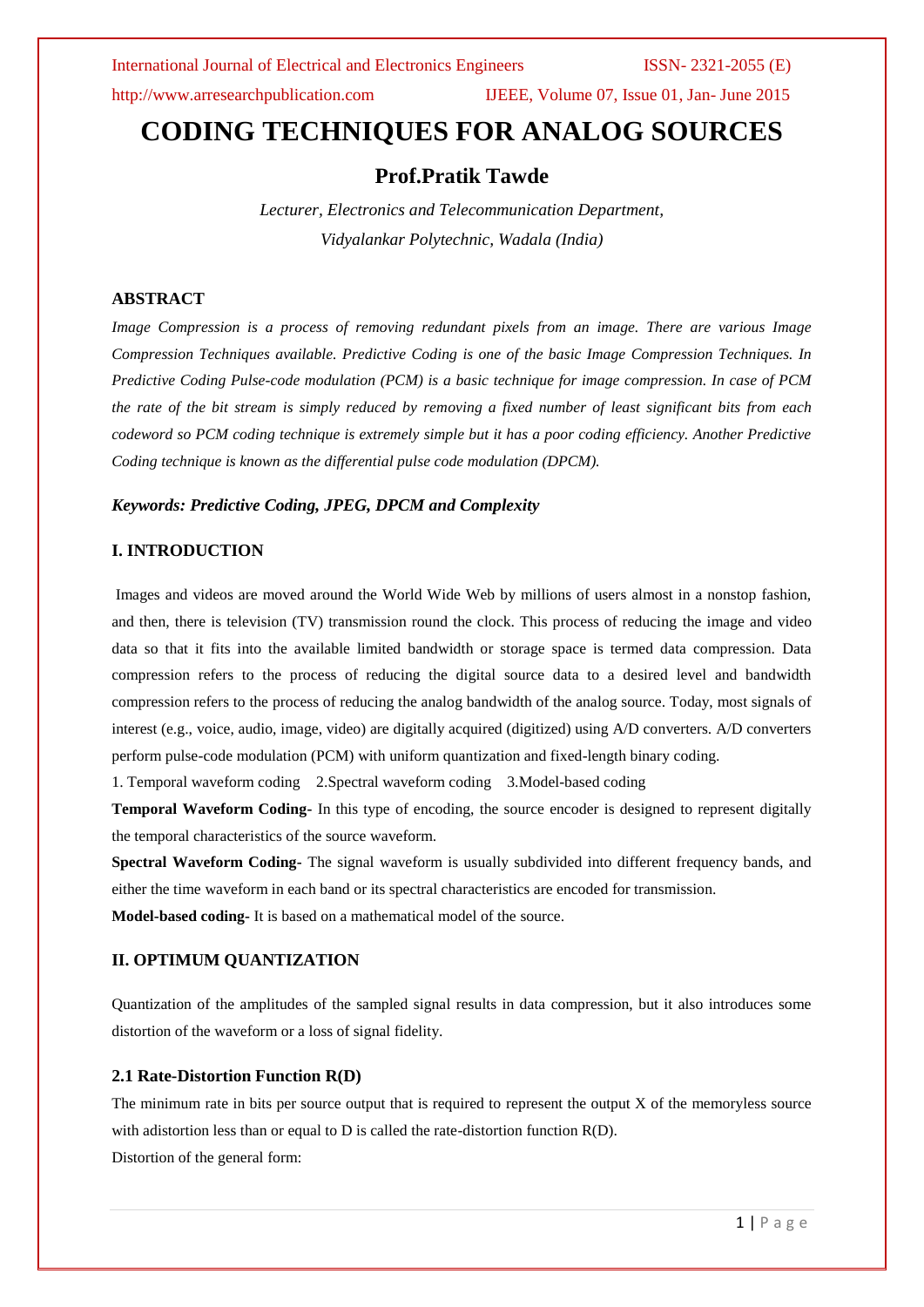$$
d\left(x_k, \tilde{x}_k\right) = \left|x - \tilde{x}_k\right|^p
$$

The distortion between a sequence of samples  $X_n$  and the corresponding quantized values  $X_n$ 

$$
D = E\Big[d\Big(X_n, \widetilde{X}_n\Big)\Big] = \frac{1}{n} \sum_{k=1}^n E\Big[d\Big(X_k, \widetilde{X}_k\Big)\Big]
$$

$$
R\Big(D\Big) = \min_{P(\widetilde{X}|X) \in [d(X, \widetilde{X})] \le D} I\Big(X; \widetilde{X}\Big)
$$

 $I(X;\widetilde{X})$ is the average mutual information between X and  $\widetilde{X}$ . Note that R(D) decreases as D increases.

### **2.2 Theorem: Rate-Distortion Function for a Memoryless Gaussian Source**

The minimum information rate necessary to represent theoutput of a discrete-time, continuous-amplitude memorylessGaussian source based on a mean-square-error distortionmeasure per symbol (single letter distortion measure) is:

$$
R_g(D) = \begin{cases} \frac{1}{2} \log_2 \left( \frac{\sigma_s^2}{2} \right) & \left( 0 \le D \le \sigma_s^2 \right) \\ 0 & \left( D > \sigma_s^2 \right) \end{cases}
$$

 $\sigma_x^2$ is the variance of the Gaussian source output.

Rate-distortion function for a memoryless Gaussian source

- $\bullet$  No information need be transmitted when the distortion  $D \ge \sigma_v^2$ .
- $D = \sigma_x^2$  can be obtained by using zeros in the reconstruction of the signal.
- For  $D > \sigma_x^2$  we can use statistically independent, zero-mean Gaussian noise samples with a variance of  $D - \sigma_x^2$  for the reconstruction.



Distortion versus rate curves for discrete-time memoryless Gaussian source



### **2.3 Temporal Waveform Coding**

Time Domain Characteristics of signal can be represented by following popular methods.

1. Pulse Code Modulation (PCM)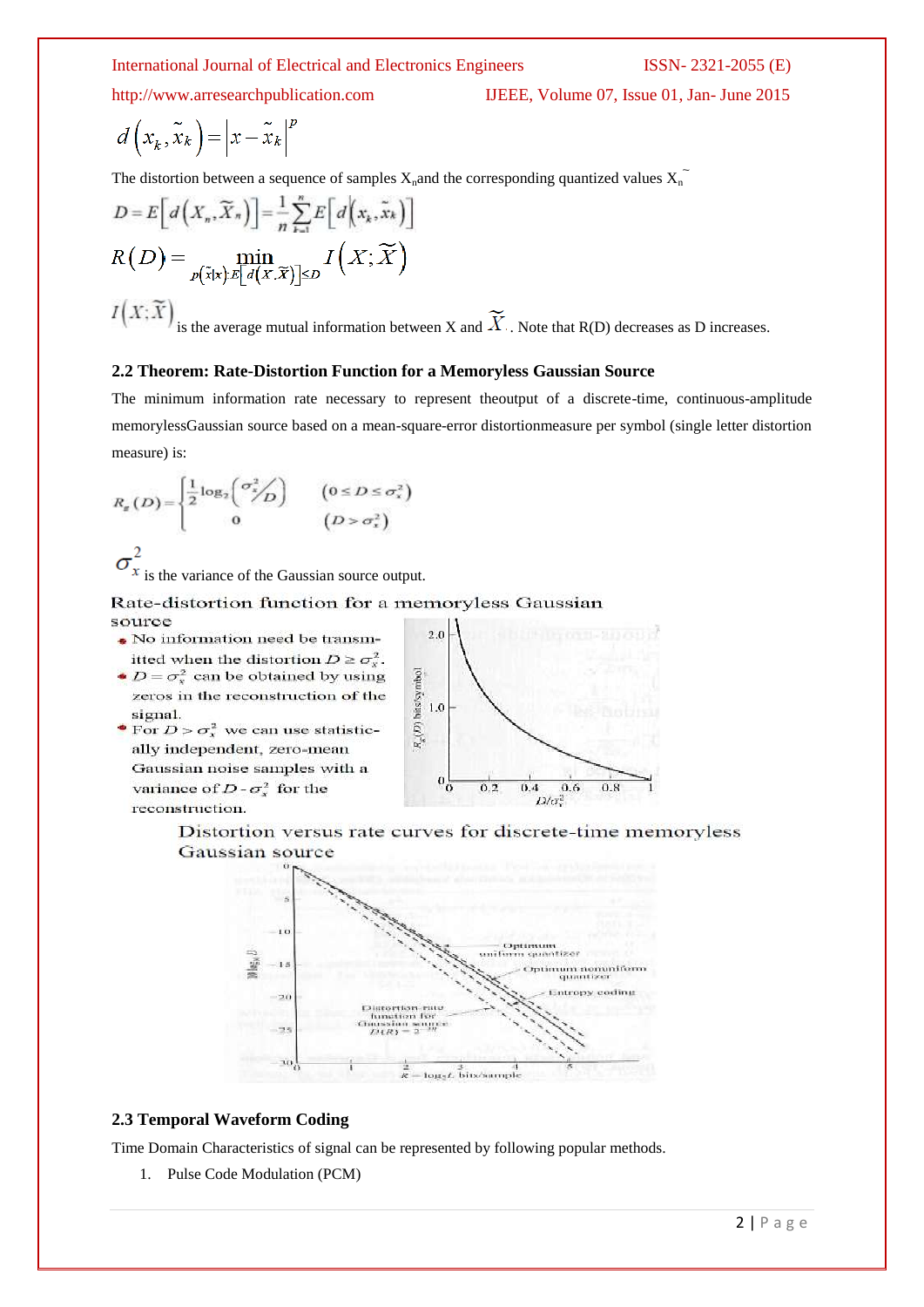http://www.arresearchpublication.com IJEEE, Volume 07, Issue 01, Jan- June 2015

- 2. Differential Pulse Code Modulation (DPCM)
- **3.** Delta Modulation (DM)

### **2.4 Pulse Code Modulation (PCM)**

A schematic diagram for Pulse Code Modulation is shown in Fig. 1



### **Fig.1 Schematic diagram of a PCM coder – decoder**

- The signal is band limited by the low pass filter.
- Let  $X(t)$  denote the filtered signal to be coded. The process of analog to digital conversion primarily involves three operations:
	- (a) Sampling of  $X(t)$ ,
	- (b) Quantization (i.e. approximation) of the discrete time samples,  $X(KT_s)$  and
	- (c) Suitable encoding of the quantized time samples  $X_0(kT_s)$ . Ts indicates the sampling interval where  $R_s =$

 $1/T_s$  is the sampling rate (samples /sec). A standard sampling rate for speech signal, band limited to 3.4 kHz,

is 8 Kilo-samples per second  $(T_s = 125\mu \text{ sec})$ , thus, obeying Nyquist's sampling theorem.

# **2.5 Quantization**

Quantization is an approximation process and thus, causes some distortion in the reconstructed analog signal. We say that quantization contributes to "noise".

Below are Input / Output characteristics of Quantizer. The input signal range  $(\pm V)$  of the quantizer has been divided in eight equal intervals. The width of each interval, δ, is known as the step size. While the amplitude of a time sample x (kTs) may be any real number between  $+V$  and  $-V$ , the quantizer presents only one of the allowed eight values  $(\pm \delta/2, \pm 3\delta/2, ...)$  depending on the proximity of x (kTs) to these levels.



**Fig 2 Input / Output Characteristics of Quantizer**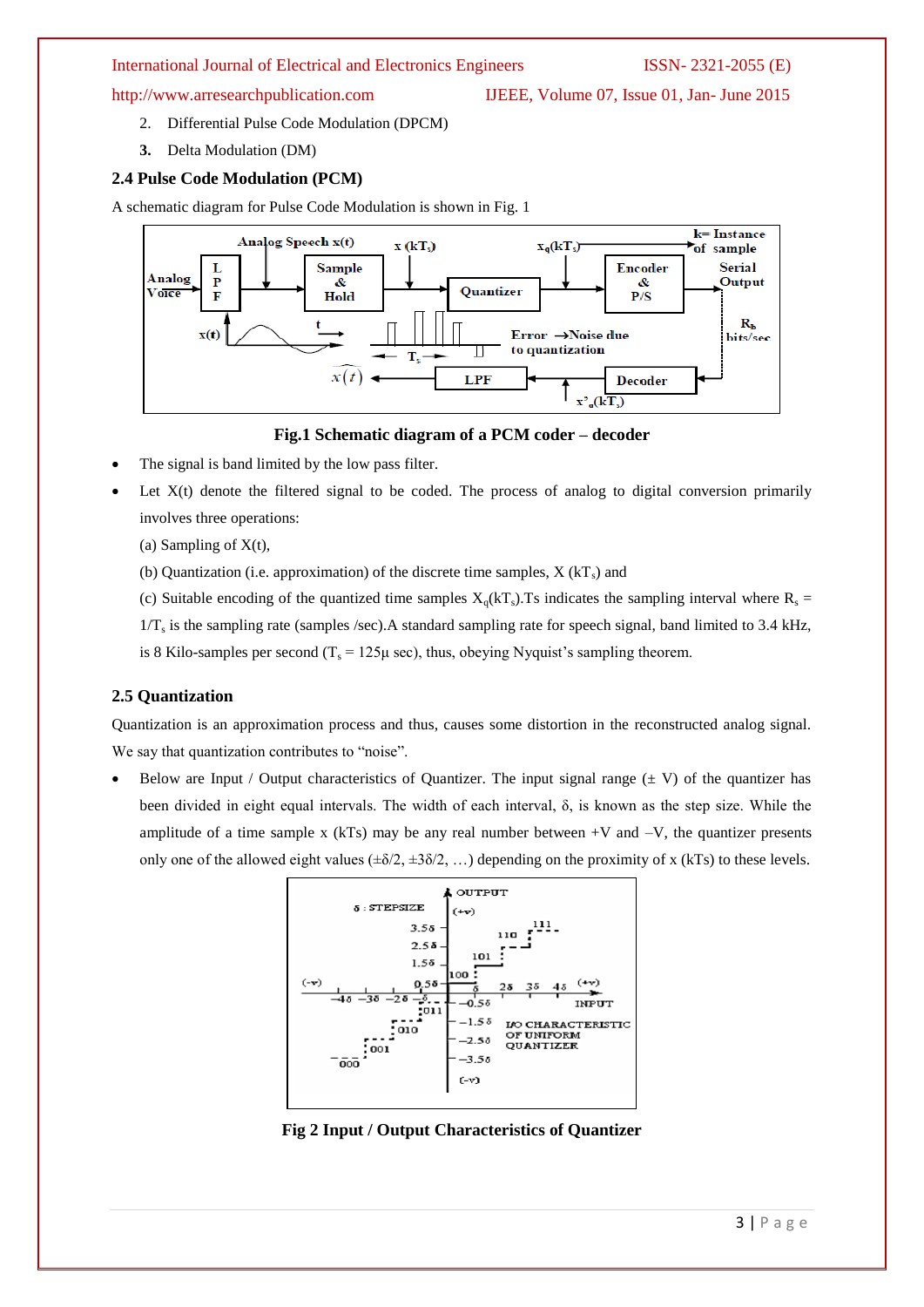## http://www.arresearchpublication.com IJEEE, Volume 07, Issue 01, Jan- June 2015

- The quantizer of Fig 2 is known as "mid-riser" type. For such a mid-riser quantizer, a slightly positive and a slightly negative values of the input signal will have different levels at output. This may be a problem when the speech signal is not present but small noise is present at the input of the quantizer.
- To avoid such a random fluctuation at the output of the quantizer, the "mid-tread" type uniform quantizer Fig 3 may be used.



**Fig 3 Mid-Tread Type Uniform Quantizer Characteristics**

### **2.6 Encoding**

Encoding is used to translate the Discrete set of sample values to more appropriate signal called Code. Suppose in binary code word 'n' bits are used, then we may represent  $2<sup>n</sup>$ . After coding binary signal is represented by train of pulses as NRZ , RZ unipolar or bipolar.



### **Fig 4 Natural Samples, Quantized Samples, and Pulse Code Modulation**

- The PCM coded bit stream may be taken for further digital signal processing and modulation for the purpose of transmission.
- The PCM decoder at the receiver expects a serial or parallel bit-stream at its input so that it can decode the respective groups of bits (as per the encoding operation) to generate quantized sample sequence  $[x'_q(kTs)]$ .
- Following Nyquist's sampling theorem for band limited signals, the low pass reconstruction filter whose  $f_c$  $=$  message BW is produces a close replica  $x^*(t)$  of the original speech signal x (t).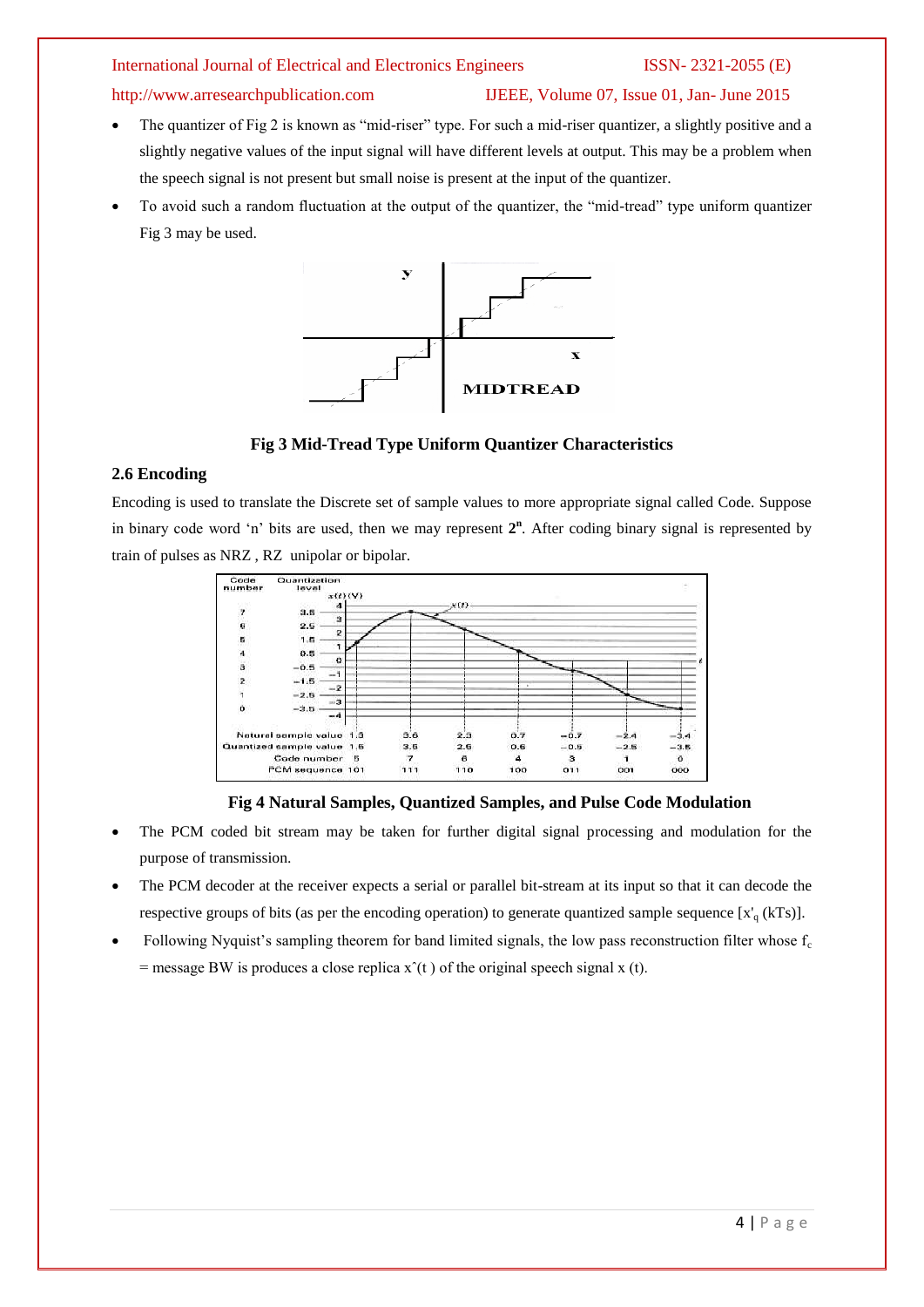http://www.arresearchpublication.com IJEEE, Volume 07, Issue 01, Jan- June 2015



### **Fig 5 (a) PCM Sequence. (b) Pulse Representation of PCM.**

### **(c) Pulse waveform (transition between two levels).**

### **2.7 Multiplexing**

Different message sources are Time – Multiplexed for this receiver & transmitter are synchronized.

### **2.8 Channel Noise & Error Probability**

The Performance of PCM system is influenced by two major sources of Noice.

- 1. Channel Noise: Introduced in transmission path
- 2. Quantizing Noise: Introduced in transmitter

### **2.9 Channel Noise**

Due to Channel Noise Symbol '0' appears as '1' & Vice versa. Probability of error  $P_e=1/2$  \*erfc  $(1/2*(E_{max}/N_0)^{1/2})$ , Where No is noise power.

### **2.10 Quantizing Noise**

Is produced at transmitter of PCM by rounding off analog sample value to nearby permissible level. Quantizing Noise  $\sigma^2$ <sup>2</sup> / 12 , Where  $\Delta$  is step size

### **2.11 Characteristics of PCM**

- Average Probability of error depends on ratio of Peak Signal energy to Noise spectral energy.
- In PCM signal is regenerated so effects of amplitude , phase & nonlinear effects in one link has no effect on next link.
- Transmission requirement PCM link are independent of total length of system.
- PCM is very rugged system , means less noise effect unless noise amplitude is greater than half of pulse height.

**Advantages:** In PCM signal is regenerated so effects of amplitude, phase & nonlinear effects in one link has no effect on next link.Transmission requirement PCM link are independent of total length of system.

**Disadvantages:** High bit rate & noise limits the use.

### **III. DPCM**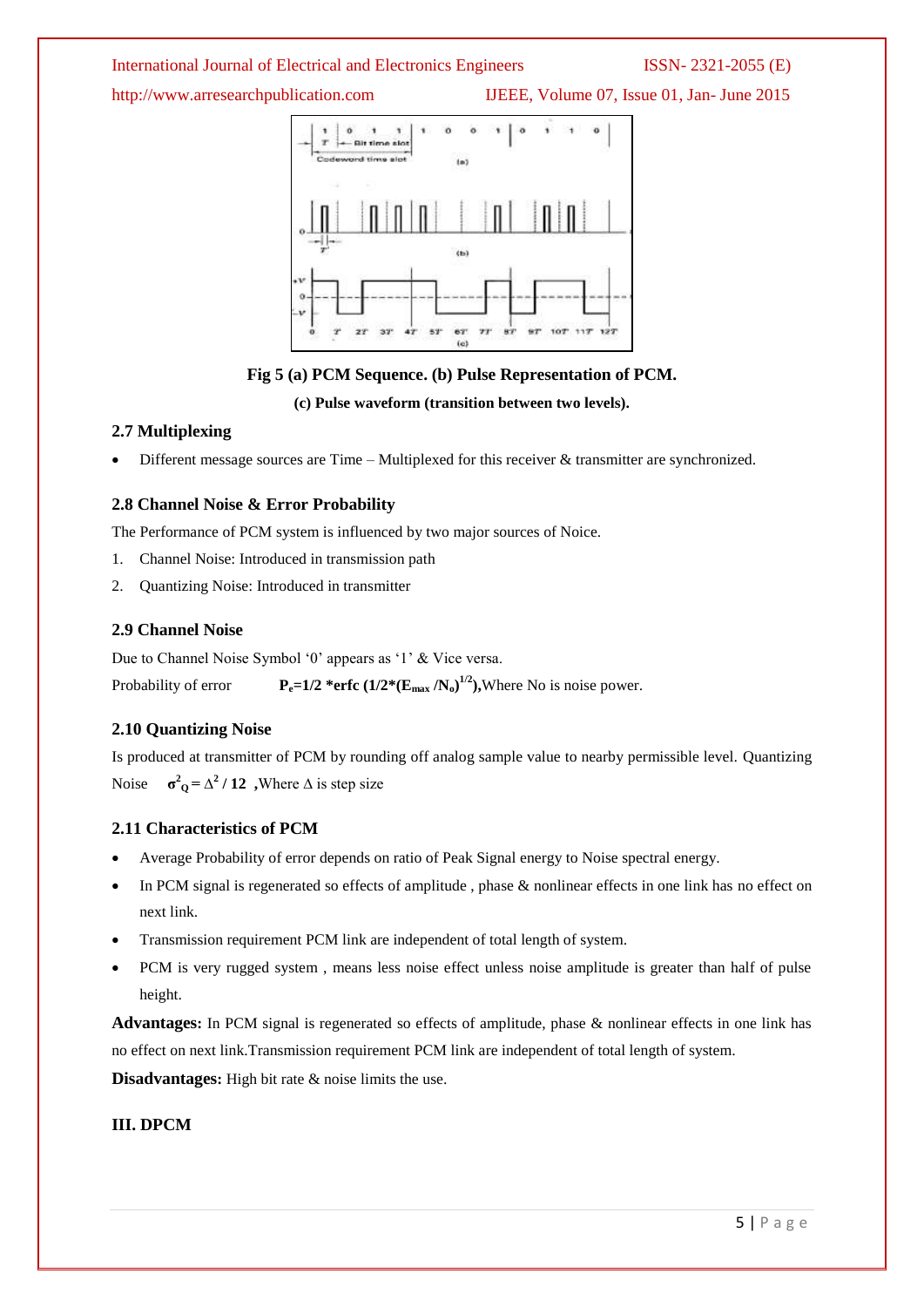### http://www.arresearchpublication.com IJEEE, Volume 07, Issue 01, Jan- June 2015

 In PCMSamples of signal are usually correlated as amplitude of signal does not change much ie signal is correlated or carries redundant information. This aspect of speech signal is exploited in differential pulse code modulation (DPCM) technique.



### **Fig.6 Schematic Diagram of a DPCM Modulator**

- A schematic diagram for the basic DPCM modulator is shown in Fig 6 Note that a predictor block, a summing unit and a subtraction unit have been strategically added to the chain of blocks of PCM coder instead of feeding the sampler output x (kTs) directly to a linear quantizer. An error sample  $e_p$  (kTs) is fed.
- The error sample is given by the following expression:

$$
e_p (nTs) = x (nT_s) - x^{\wedge} (nT_s)
$$

 $\mathbf{x}^{\wedge}$  (nT<sub>s</sub>) is a predicted value for **x** (nT<sub>s</sub>) and is supposed to be close to **x** (nT<sub>s</sub>) such that  $\mathbf{e}_{\mathbf{p}}$  (nTs) is very small in magnitude  $\mathbf{e}_p$  ( $n \text{Ts}$ ) is called as the 'prediction error for the  $n^{\text{th}}$  sample'.

- We envisage smaller step size for the linear quantizer compared to the step size of an equivalent PCM quantizer. As a result, it should be possible to achieve higher SQNR for DPCM codecdelivering bits at the same rate as that of a PCM codec. There is another possibility of decreasing the coded bit rate compared to a PCMsystem if an SQNR as achievable by a PCM codec with linear equalizer is sufficient.
- A block schematic diagram of a DPCM demodulator is shown in **Fig 7**. The scheme is straightforward and it tries to estimateu( $kT_s$ )using a predictor unit identical to the one used in the modulator. We have already observed that  $u(kT_s)$  is very close to  $x(kT_s)$  within a small quantization error of  $q(kT_s)$ . The analog speech signal is obtained by passing the  $u^{(k)}(k)$ through an appropriate low pass filter.



### **Fig 7 Schematic Diagram of a DPCM Demodulator**

**Advantages:** Less bit rate generated so better utilization of bandwidth. Redundant information is less carried **Disadvantages:** Predicator increase hardware complexity of system.

### **Delta Modulation (DM)**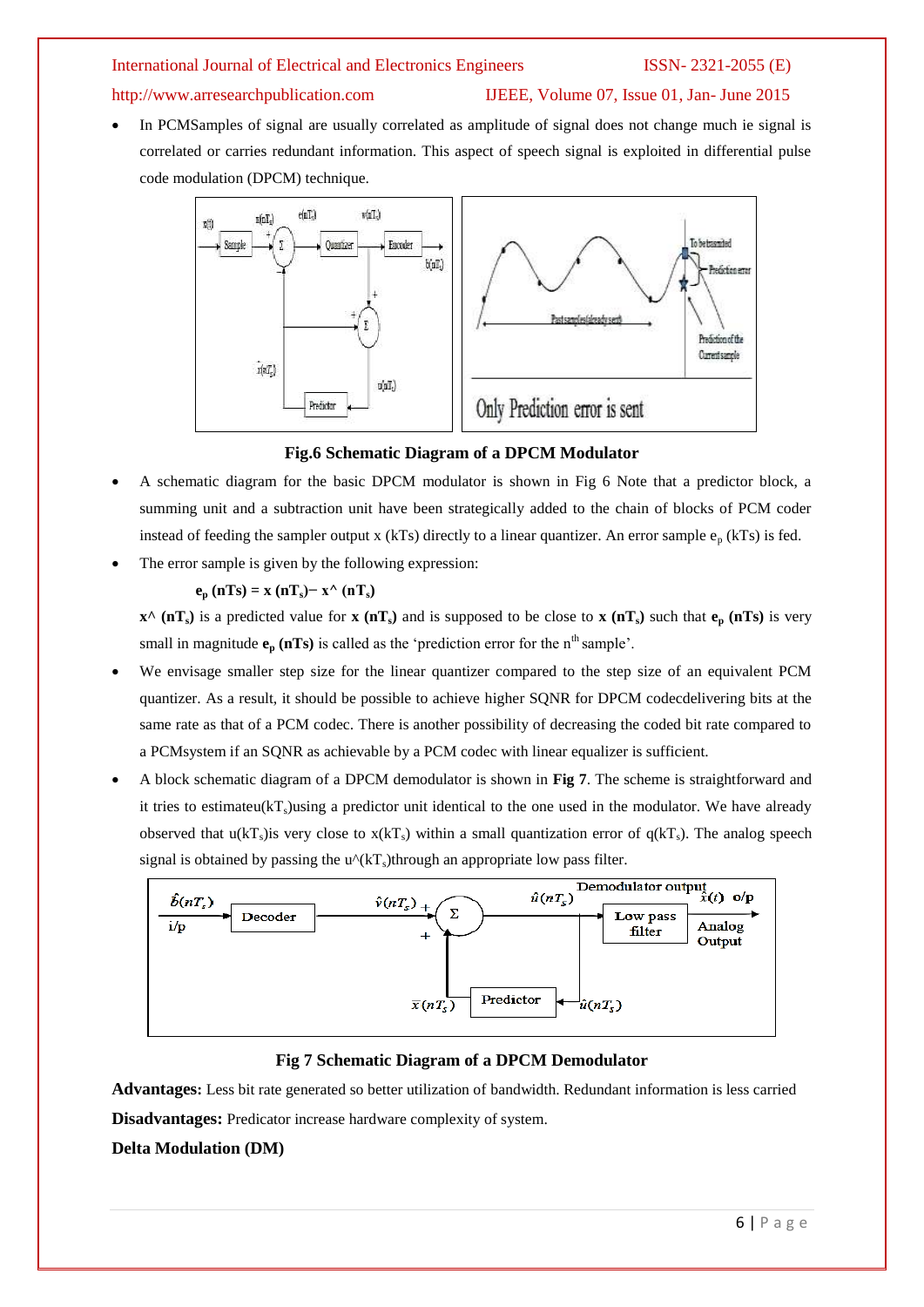# http://www.arresearchpublication.com IJEEE, Volume 07, Issue 01, Jan- June 2015

If the sampling interval  $T_s$  in DPCM is reduced considerably, i.e. if we sample a band limited signal at a rate much faster than the Nyquist sampling rate, the adjacent samples should have higher correlation . The sample-to-sample amplitude difference will usually be very small. So, one may even think of only 1-bit quantization of the difference signal. The principle of Delta Modulation (DM) is based on this premise.



### **Fig. 8 Block Diagram of a Delta Modulator**

- Delta modulation is also viewed as a 1-bit DPCM scheme. The 1-bit quantizer is equivalent to a two-level comparator (also called as a hard limiter). Fig.8 shows the schematic arrangement for generating a deltamodulated signal.
- Note that,

$$
e(kTs) = x(kTs) - x2(kTs)
$$
  
= x(kT<sub>s</sub>) - u([k-1]T<sub>s</sub>)

### **3.1 Features of Delta Modulation**

- $\bullet$  No effective prediction unit the prediction unit of a DPCM coder (Fig. 8) is eliminated and replaced by a single-unit delay element.
- A 1-bit quantizer with two levels is used. The quantizer output simply indicates whether the present input sample  $x(kTs)$  is more or less compared to its accumulated approximation  $x^2(kTs)$
- Output  $x^{\wedge}(kTs)$  of the delay unit changes in small steps.
- The accumulator unit goes on adding the quantizer output with the previous accumulated version  $x^{\wedge}(kTs)$ .
- $\bullet$  u(kTs), is an approximate version of x(kTs).
- Performance of the Delta Modulation scheme is dependent on the sampling rate.
- Most of the above comments are acceptable only when two consecutive inputsamples are very close to each other.

$$
e(kT_s) = x(kT_s) - \{\hat{x}([k-1]T_s) + v([k-1]T_s)\}
$$
  
Further,  

$$
v(kT_s) = e_q(kT_s) = s.sizen[e(kT_s)]
$$

Here, 's' is half of the step-size  $\delta$  as indicated in Fig 9 below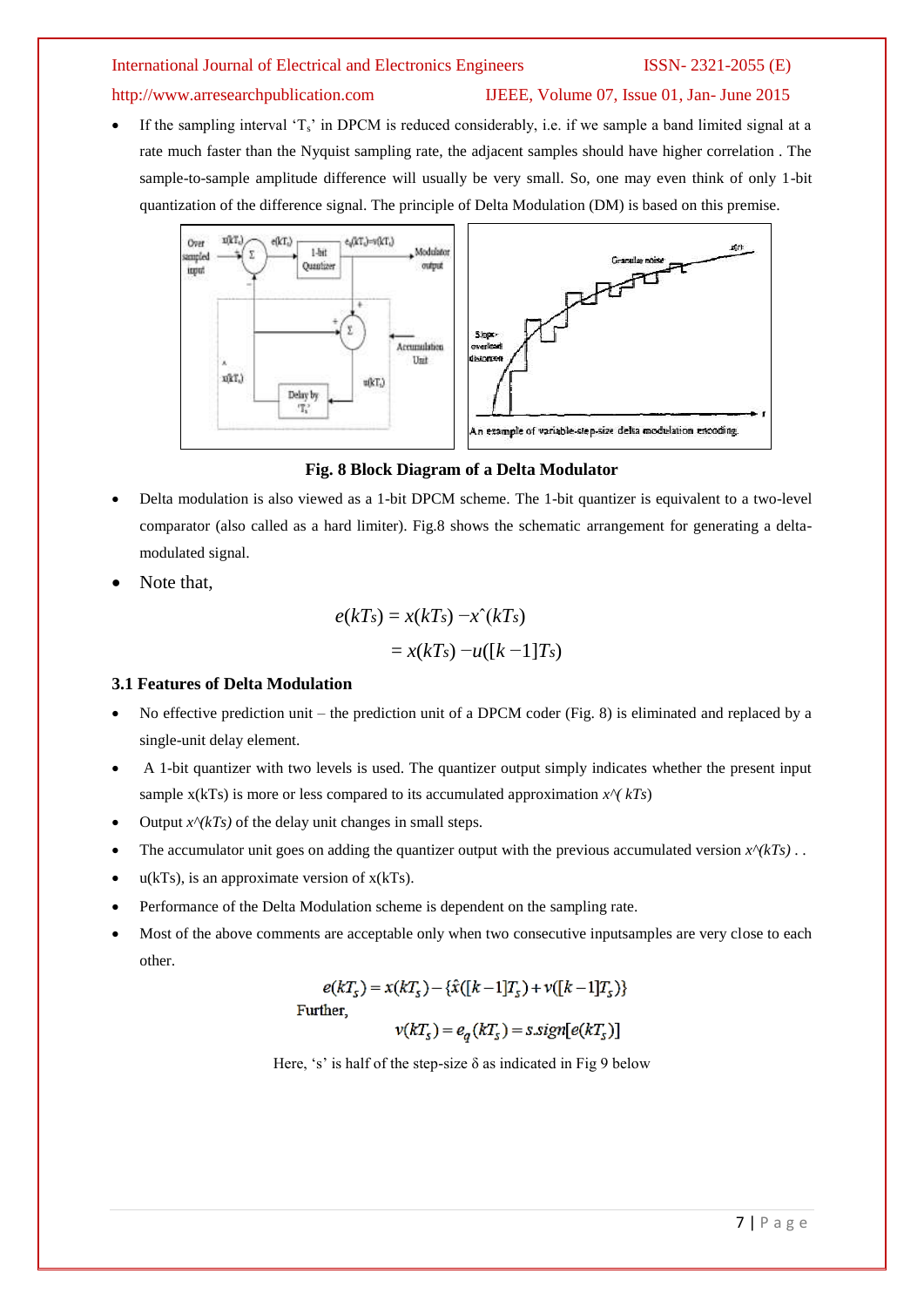http://www.arresearchpublication.com IJEEE, Volume 07, Issue 01, Jan- June 2015



This diagram indicates the output levels of 1-bit quantizer. Note that if  $\delta$  is the step size, the two output levels are  $\pm s$ 

Now, assuming zero initial condition of the accumulator, it is easy to see

$$
u(kTS) = s.\sum_{j=1}^{k} sign[e(jTS)]
$$

$$
u(kTS) = \sum_{j=1}^{k} v(jTS)
$$

Further,

$$
\hat{x}(kT_s) = u([k-1]T_s) = \sum_{j=1}^{k-1} v(jT_s)
$$

that

 Above eq. shows that is essentially an accumulated version of the quantizer output for the error signal  $e^{\Lambda}(kt_{s})$ - x $\Lambda(kt_{s})$ . also gives a clue to the demodulator structurefor DM. Fig. 10 shows a scheme for demodulation.



**Fig.10 Demodulator Structure for DM**

- The input to the demodulator is abinary sequence and the demodulator normally starts with no prior information about theincoming sequence.
- Now, let us recollect from our discussion on DPCM in the previous lesson that, u(kTs) closely represents the input signal with small quantization error q(kTs), i.e.  $u(kT<sub>s</sub>) = x(kT<sub>s</sub>) + e(kT<sub>s</sub>)$
- Next, from the close loop including the delay-element in the accumulation unit in theDelta modulator structure, we can write

$$
u([k-1]T_s) = \hat{x}(kT_s) = x(kT_s) - e(kT_s) = x([k-1]T_s) + q([k-1]T_s)
$$

Hence, we may express the error signal as,

$$
e(kT_s) = \{x(kT_s) - x([k-1]T_s)\} - q([k-1]T_s)
$$

That is, the error signal is the difference of two consecutive samples at the input except the quantization error (when quantization error is small).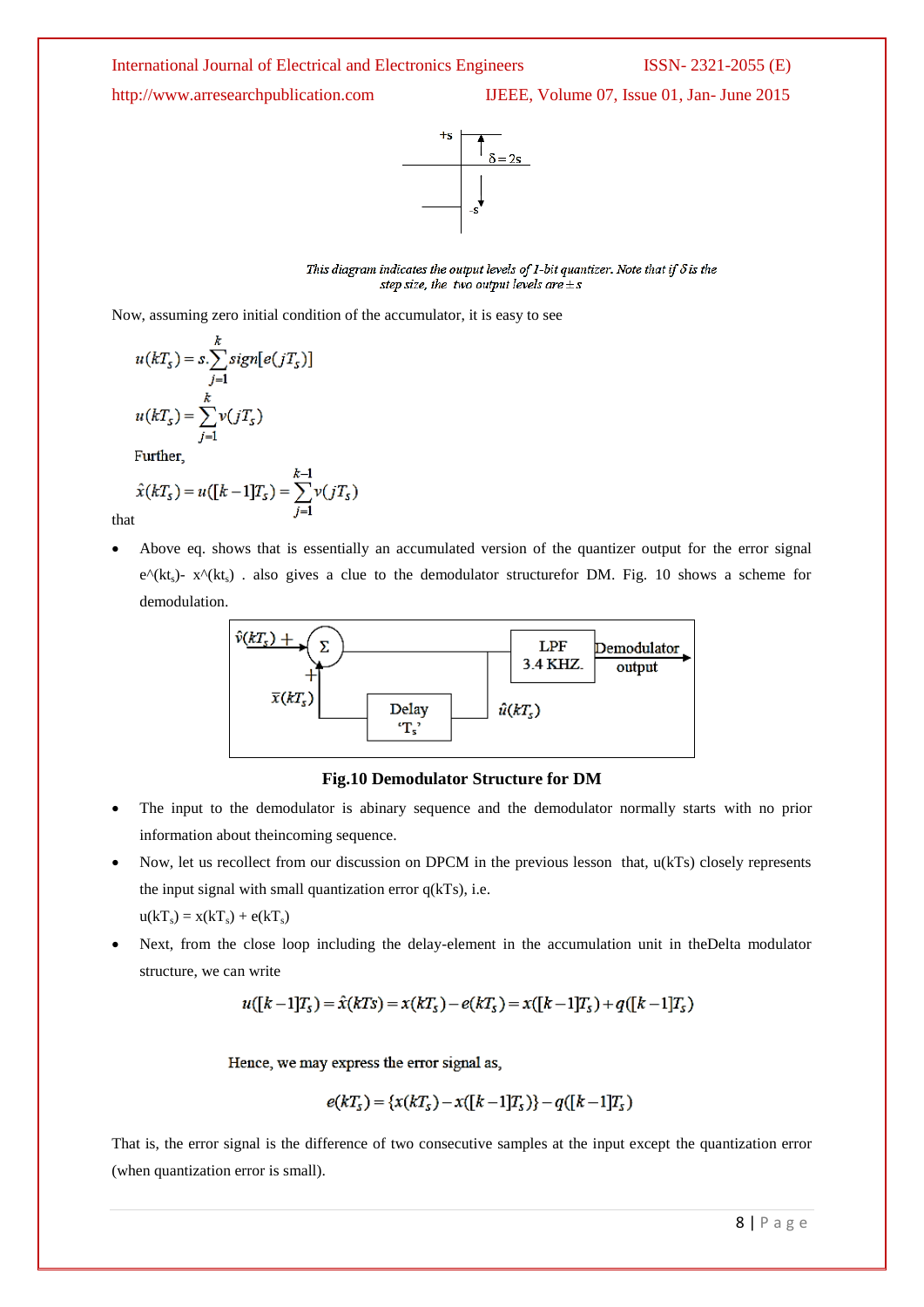### **3.2 Advantages of a Delta Modulator Over DPCM**

As one sample of x(kTs) is represented by only one bit after delta modulation,no elaborate word-level synchronization is necessary at the input of thedemodulator. This reduces hardware complexity compared to a PCM orDPCM demodulator. Bit-timing synchronization is, however, necessary if thedemodulator in implemented digitally.Overall complexity of a delta modulator-demodulator is less compared toDPCM as the predictor unit is absent in DM.

### **3.3 Limitations of DM:Slope Over Load Distortion**

If the input signal amplitude changes fast, the step by step accumulation process may not catch up with the rate of change as shown in Fig 10.



**Fig 11 Slope-Overload Problem**

An intuitive remedy for this problem is to increase the step-size  $\delta$  but that approach has another serious problem given below.

### **3.4 Granular Noise**

If the step-size is made arbitrarily large to avoid slope-overload distortion, it may lead to "granular noise". Imagine that the input speech signal is fluctuating but very close to zero over limited time duration. This may happen due to pauses between sentences or else. During such moments, our delta modulator is likely to produce a fairly long sequence of 101010…., reflecting that the accumulator output is close but alternating around the input signal. This phenomenon is manifested at the output of the delta demodulator as a small but perceptible noisy background. This is known as "granular noise".A more efficient approach of adapting the step-size, leading to Adaptive Delta Modulation (ADM) ,

### **3.5 Condition for Avoiding Slope Overload**

We may observe that if aninput signal changes more than half of the step size (i.e. by 's') within a samplinginterval, there will be slope-overload distortion. So, the desired limiting condition on theinput signal x(t) for avoiding slope-overloading is,

$$
\frac{dx(t)}{dt}\Big|_{\max} \leq \frac{s}{T_s}
$$

### **3.6 Comparison in PCM, DPCM & DM**

| <b>Characteristics</b> | <b>PCM</b>                         | <b>DPCM</b>             | DM                           |
|------------------------|------------------------------------|-------------------------|------------------------------|
| Principle              | Each discrete sample is Difference | between                 | Sampling rate $>$ Nyquist    |
|                        | encoded $\&$<br>quantized,         | consecutive samples is  | sampling rate so ample-to-   |
|                        | sent.                              | quantized, encoded $\&$ | amplitude<br>sample          |
|                        |                                    | sent.                   | difference is<br>low<br>very |

### http://www.arresearchpublication.com IJEEE, Volume 07, Issue 01, Jan- June 2015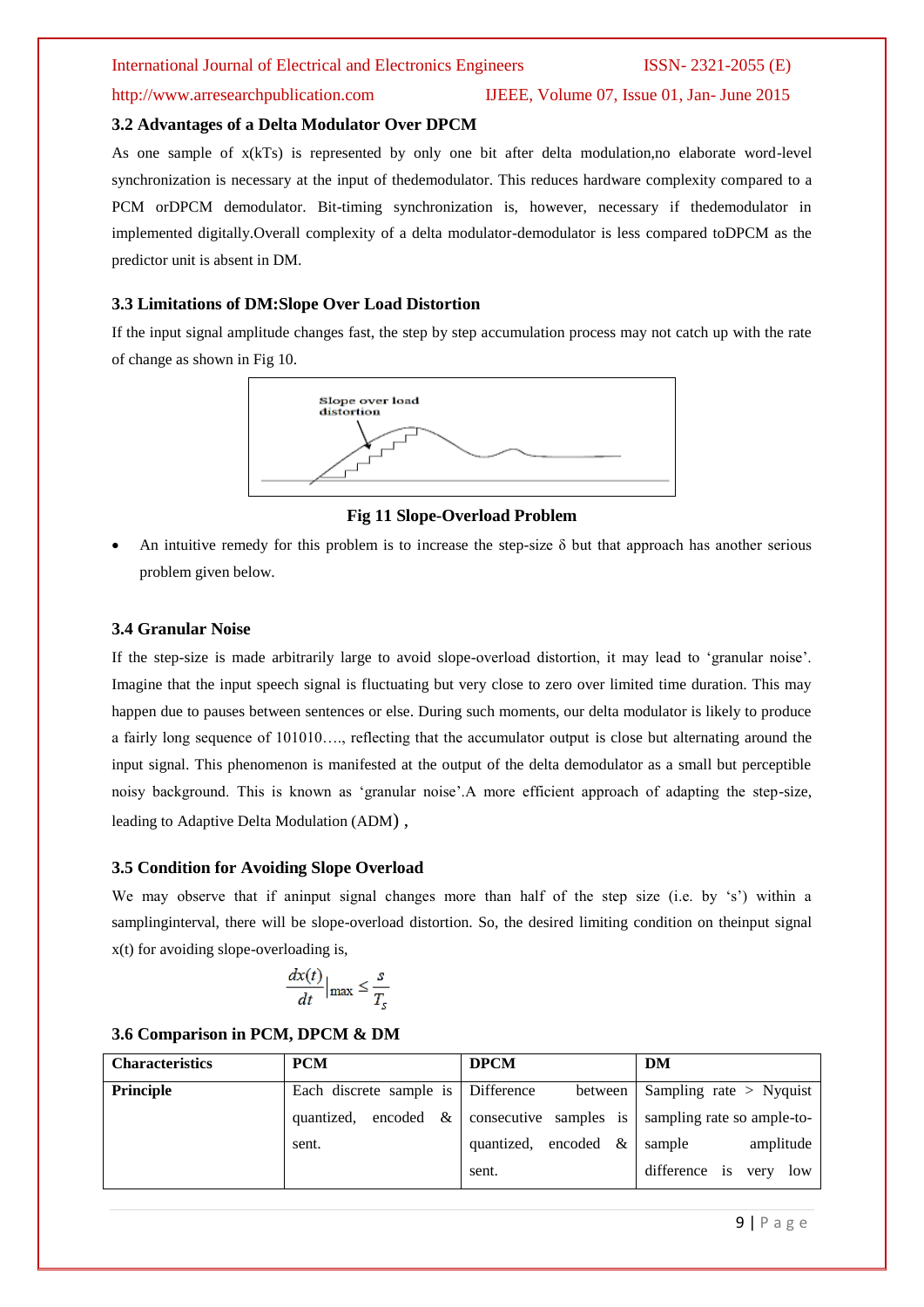# http://www.arresearchpublication.com IJEEE, Volume 07, Issue 01, Jan- June 2015

|                                  |                                  |                             | $1-bit$<br>about                       |
|----------------------------------|----------------------------------|-----------------------------|----------------------------------------|
|                                  |                                  |                             | quantizationwhich<br>is                |
|                                  |                                  |                             | encoded &                              |
|                                  |                                  |                             | send                                   |
| <b>Redundant Information</b>     | Carries<br>redundant             | Carries Less redundant      | high redundant<br>Carries              |
|                                  | information.                     | information.                | information than PCM.                  |
| Bit rate generated               | Higher<br>compare<br>to          | Very Low compare to         | <b>Higher than PCM</b>                 |
|                                  | <b>DPCM</b>                      | <b>PCM</b>                  |                                        |
| Quantization<br><b>of</b><br>No. | High compare to DPCM,            | Less compare to PCM         | Less compare to DPCM,                  |
| levels.                          | DM                               |                             | <b>PCM</b>                             |
| <b>Quantization Noise</b>        | High compare to DPCM             | Less compare to PCM,        | High compared to PCM,                  |
|                                  |                                  | <b>DM</b>                   | DPCM due to step size                  |
|                                  |                                  |                             | called as Slope overload               |
|                                  |                                  |                             | error & Granular Noise                 |
| <b>Predictor Requirement</b>     | N <sub>o</sub>                   | Yes                         | No, instead single Delay               |
|                                  |                                  |                             | element is used.                       |
| <b>Advantages</b>                | <b>PCM</b><br>signal<br>is<br>In | Less bit rate generated so  | Due<br>bit<br>to<br>one                |
|                                  | regenerated so effects of        | utilization<br>better<br>οf | quantization, no elaborate             |
|                                  | amplitude,<br>phase<br>$\&$      | bandwidth.                  | word-level                             |
|                                  | nonlinear effects in one         |                             | synchronization<br>is                  |
|                                  | link has no effect on next       |                             | necessary at the input of              |
|                                  | link.                            |                             | demodulator.<br>This<br>the            |
|                                  |                                  |                             | reduces<br>hardware                    |
|                                  |                                  |                             | complexity compared to a               |
|                                  |                                  |                             | <b>PCM</b><br><b>DPCM</b><br><b>or</b> |
|                                  |                                  |                             | demodulator.                           |
|                                  | Transmission                     | Redundant information is    | Overall complexity of a                |
|                                  | requirement PCM link             | less carried                | delta<br>modulator-                    |
|                                  | are independent of total         |                             | demodulator<br>is<br>less              |
|                                  | length of system.                |                             | compared to DPCM as the                |
|                                  |                                  |                             | predictor unit is absent in            |
|                                  |                                  |                             | DM.                                    |
|                                  |                                  |                             |                                        |
| <b>Disadvantages</b>             | High bit rate & noise            | Predicator<br>increase      | Higher Quantization noise              |
|                                  | limits use                       | hardware complexity of      | compared to PCM , DPCM                 |
|                                  |                                  | system.                     |                                        |
| <b>Application</b>               | Telephone Speech                 | Video<br>Chatting<br>on     | Video streaming                        |
|                                  |                                  | internet.                   |                                        |
|                                  |                                  |                             |                                        |

# **IV. CONCLUSION**